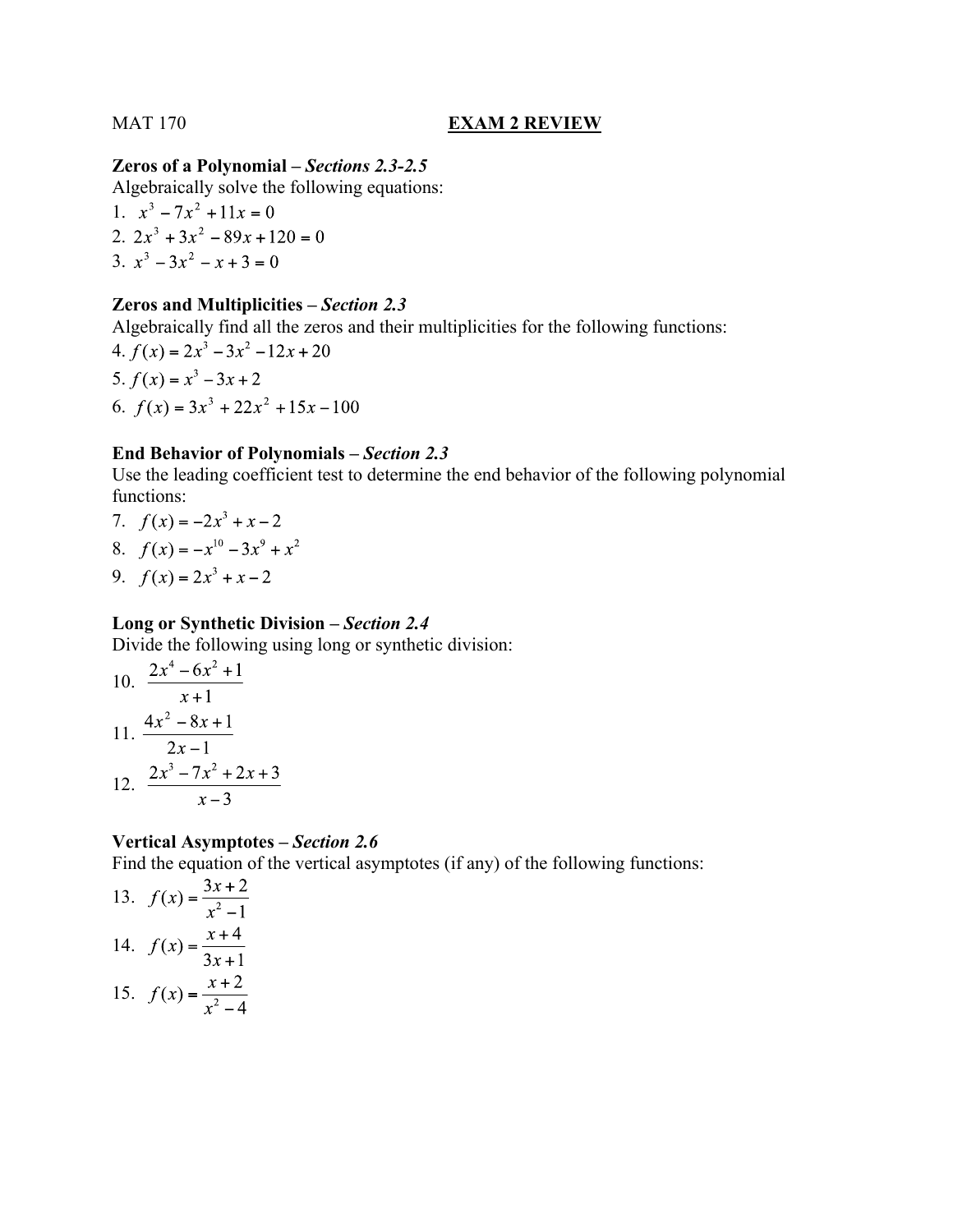## **Applications of Rational Functions –** *Section 2.6*

16. The following rational function in hundreds models the population of a certain species of animal, where *t* is measured in days. What number does the population approach in the long run?

$$
p(t) = \frac{10t^3 + 2}{2t^3 + 1}
$$

17. The average cost of producing a popular board game is given by the function:

 $\overline{C}(x) = \frac{1500 + 15x}{x}$ ,  $x \ge 0$ , when x is the number of the board game sold, identify the horizontal

asymptote of the function and explain its meaning in this context.

18. The function  $N(t) = \frac{0.8t + 100}{5t + 4}$ ,  $t \ge 15$ , gives the body concentration  $N(t)$ , in parts per

million of a certain dosage of medication after time *t*, in hours. Find the horizontal asymptote of the graph and explain the meaning in the context of the problem.

# **Rewrite in the equivalent logarithmic form –** *Section 3.1* 19. 20.

# **Rewrite in the equivalent exponential form –** *Section 3.2*

21.  $\log_6(4x) = 10$  22.  $\ln(B) = A$ 

## **Compound interest –** *Section 3.4*

- 23. Find the accumulated value of an investment of \$21,000 at an interest rate of 5.6% for 7 years:
	- a) compounded monthly b) compounded continuously
- 24. a) What initial investment at 3.75% interest compounded continuously for 10 years will accumulate to \$20,000?Round your answer to the nearest cent.

b) What initial investment at 4.25% interest compounded monthly for seven years will accumulate to \$20,000?Round your answer to the nearest cent.

## **Properties of Logarithms –** *Section 3.3*

Use properties of logarithms to write as a sum or difference logarithms with no exponents.

25. 
$$
\log \left( \frac{x^5 y^7}{z^3} \right)
$$
 26.  $\ln \left( (x-1)^{\frac{3}{2}} \sqrt{\frac{(y+3)^4}{z^8}} \right)$ 

Use properties of logarithms to express the following as a single logarithms

27. a) 
$$
2\ln(x) - 5\ln(y) + 9\ln(w)
$$
   
b)  $\frac{3}{2}\ln(x+3) - \ln(x) - \frac{1}{2}\ln(x+3)$ 

28. a) 
$$
3\log(A) - 4\log(B) + 5\log(C) - 6\log(D)
$$
 b)

b) 
$$
\log(8) + \log(x^2 - 1) - \log(x) - \log(x + 1)
$$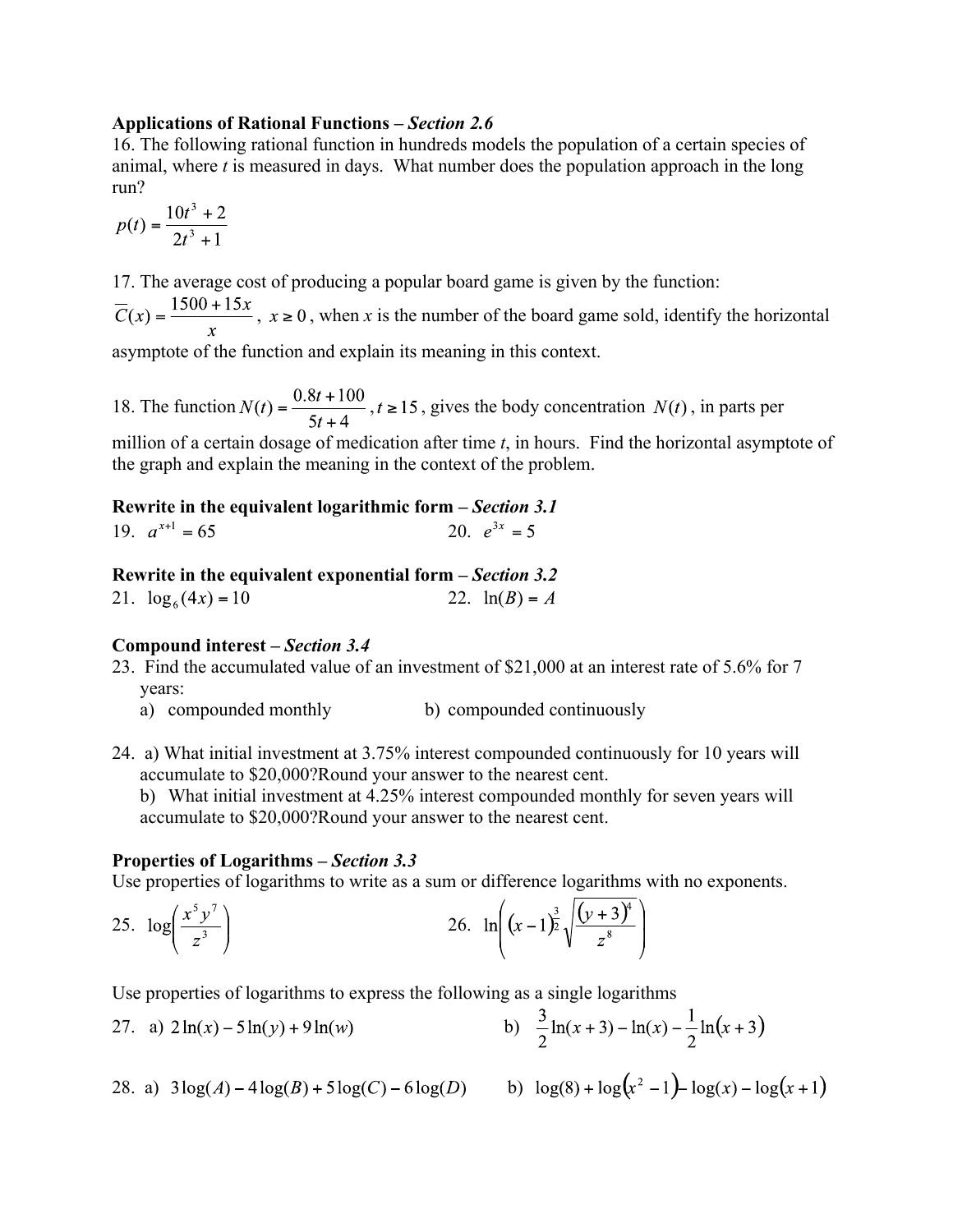## **Exponential Equations –** *Section 3.4*

Solve the following for *x* 29. a)  $2^{2x+17} = 8$  b)  $10e^{3x-7} = 5$ 

30. a) 
$$
e^{2x} + 2e^x - 35 = 0
$$
 b)  $(7)^{2x} + 2(7)^x - 15 = 0$  c)  $2e^{2x} + 3e^x - 20 = 0$ 

## **Domain of Logarithms function –** *Section 3.2*

Find the domain of the following function;

31. a)  $f(x) = \ln(6-2x)$ b)  $f(x) = log(4x + 16)$ 

## **Logarithms Equations –** *Section 3.4*

- 32. a) Find the x-intercept of the following function  $f(x) = 4 2 \log_3(2x 10)$ 
	- b) Find the y-intercept of the function  $f(x) = \ln(2x + 3)$
- 33. Solve the following for *x*:
	- a)  $\log_6(x) \log_6(x-5) = 2$
	- b)  $\ln(x) + \ln(2x + 1) = 0$

## **More with polynomials and zeros –** *Section 2.5*

34. Identify the zeros and the multiplicities of each zero for  $f(x) = -2x^4(x+3)^2(x-7)^8$ .

35. Construct a degree 4 polynomial with real coefficients with zeros at 3*i* (multiplicity 1), -4 (multiplicity 2) and with leading coefficient of 1.

36. Construct a degree 3 polynomial with real coefficients, with zeros at 2 + 3*i* (multiplicity 1), 5 (multiplicity 1), and with leading coefficient of 1.

37. Find all possible rational zeros from the conclusion of the Rational Root Theorem for the polynomial  $f(x) = 2x^4 - x^3 + 2x + 21$ 

## **More with rational functions –** *Section 2.6*

38. Construct a rational function with the following characteristics:

- i. *x*-intercepts at  $(2,0)$  and  $(7,0)$
- ii. vertical asymptotes at  $x = 4$  and  $x = -5$
- iii. horizontal asymptote at  $y = 9$

## **Answers**

1. 0, 
$$
\frac{7}{2} \pm \frac{1}{2}\sqrt{5}
$$
 2. 5, -8,  $\frac{3}{2}$  3. 1, -1, 3  
4.zero at  $\frac{-5}{2}$  mult. 1 and zero at 2 mult. 2